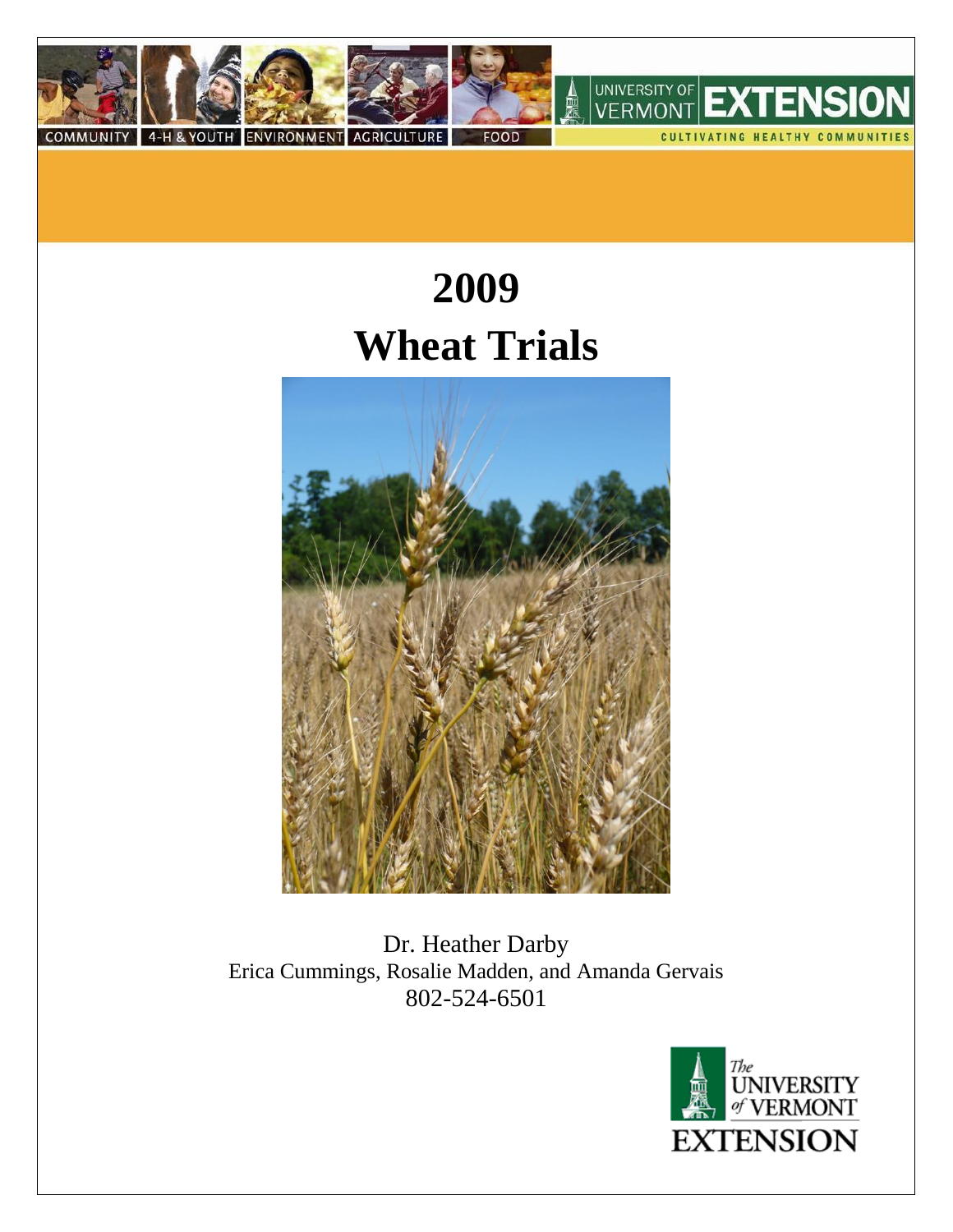# 2009 VERMONT WHEAT VARIETY PERFORMANCE TRIALS Dr. Heather Darby, University of Vermont Extension [heather.darby@uvm.edu](mailto:heather.darby@uvm.edu)

In 2009, the University of Vermont Extension conducted winter and spring wheat variety trials at the Borderview Research Farm in Alburgh, Vermont. In addition, an heirloom spring wheat variety trial was planted in North Troy. This was the third year of the heirloom wheat project; its primary purpose is to increase the amount of heirloom wheat seed in the region, while at the same time assessing each cultivar's growth and quality characteristics. Due to the increasing demand for locally grown cereal grains, many of the cereal trials focused on grains grown for a foodgrade market.

# **WINTER & SPRING WHEAT VARIETY TRIALS**

The experimental plot design at the Alburgh location was a randomized complete block with four replications. Wheat varieties evaluated are listed in table 1.

| <b>Seed Source</b>            | <b>Species</b>    |                   |  |
|-------------------------------|-------------------|-------------------|--|
|                               | <b>Type</b>       | <b>Variety</b>    |  |
| <b>Winter Wheat Varieties</b> |                   |                   |  |
| SemiCan                       | Hard Red          | Borden            |  |
| <b>Semences Nicolet</b>       | Hard Red          | <b>AC Zorro</b>   |  |
| <b>Advantage Seeds</b>        | Hard Red          | <b>AC Morley</b>  |  |
| ProGrain                      | Hard Red          | Maxine            |  |
| SemiCan                       | Hard Red          | Warthog           |  |
| Agriculver/Seedway            | Hard Red          | Harvard           |  |
| <b>Spring Wheat Varieties</b> |                   |                   |  |
| Semican                       | Hard Red          | <b>AC</b> Barrie  |  |
| JGL Inc.                      | Durum             | Hallmark          |  |
| JGL Inc.                      | Hard Red          | Propel            |  |
| Albert Lea Seed House         | Hard Red          | Glenn             |  |
| JGL Inc.                      | Hard Red          | Sable             |  |
| JGL Inc.                      | Hard Red          | <b>AC Norwell</b> |  |
| Semican                       | Hard Red          | <b>AC</b> Walton  |  |
| ProGrain                      | Hard Red          | <b>AC</b> Brio    |  |
| JGL Inc.                      | Durum             | SD7006J           |  |
| JGL Inc.                      | <b>Hard White</b> | <b>HWS9258J</b>   |  |
| Albert Lea Seed House         | Hard Red          | <b>Steele</b>     |  |

#### **Table 1. Spring and winter wheat varieties planted in Alburgh.**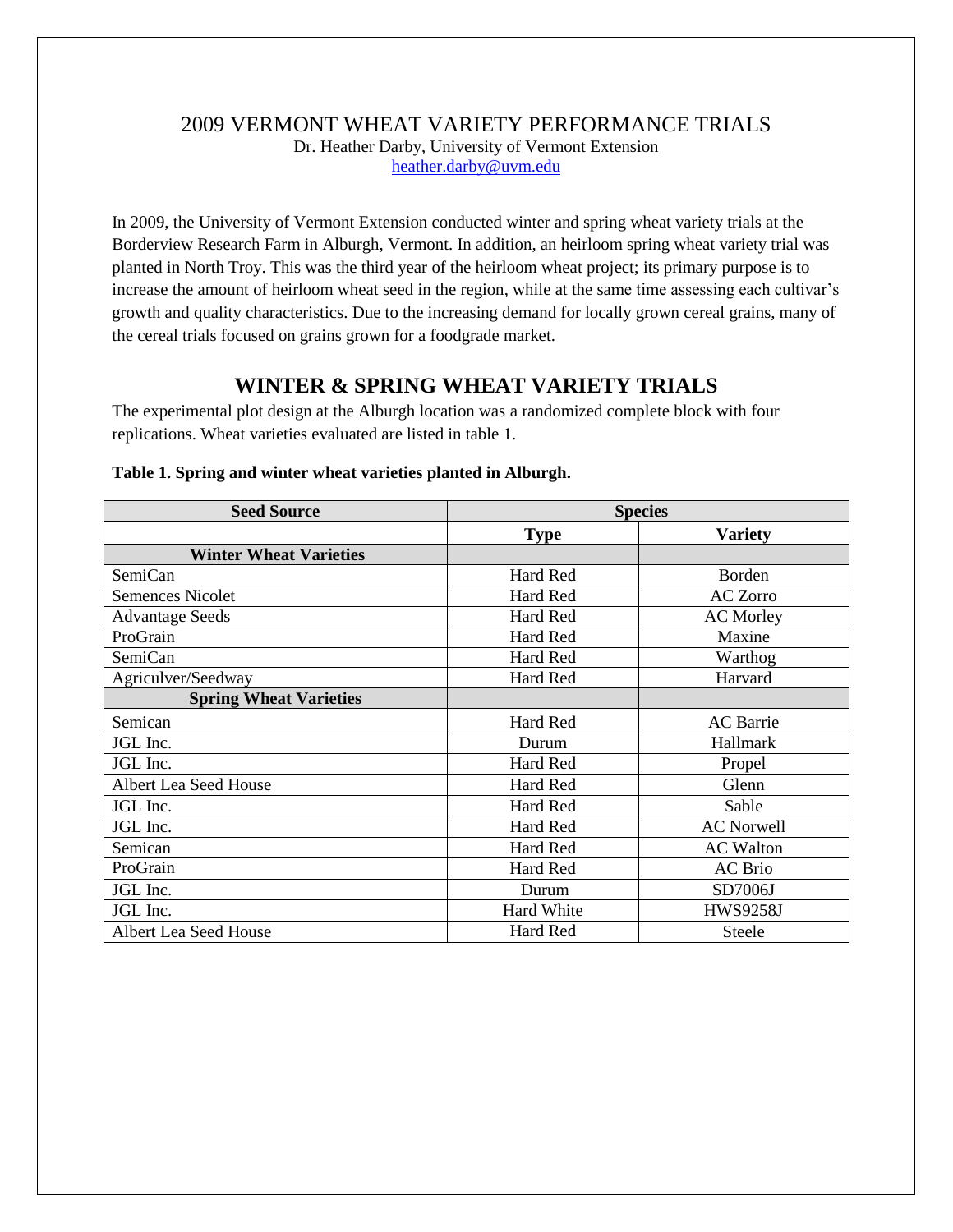## **WEATHER DATA**

Seasonal precipitation and temperature recorded at weather stations in close proximity to the 2009 sites are shown in Table 2. This growing season brought cooler temperatures and higher than normal rainfall patterns across the region. The cooler temperatures and increased precipitation encouraged fungal pathogens and increased weed populations.

| <b>Alburgh</b>        | <b>April</b> | <b>May</b> | June    | July     | <b>August</b> | <b>September</b> | <b>October</b> |
|-----------------------|--------------|------------|---------|----------|---------------|------------------|----------------|
| Average               |              |            |         |          |               |                  |                |
| Temperature           | 44.9         | 53.9       | 62.8    | 65.9     | 67.7          | 57.7             | 44.1           |
| Departure from        |              |            |         |          |               |                  |                |
| Normal                | $+1.4$       | $-2.7$     | $-3.0$  | $-5.2$   | $-1.3$        | $-2.7$           | $-4.7$         |
|                       |              |            |         |          |               |                  |                |
| Precipitation         | 2.89         | 6.32       | 5.19    | 8.07     | 3.59          | 4.01             | 5.18           |
| Departure from        |              |            |         |          |               |                  |                |
| Normal                | $+0.38$      | $+3.39$    | $+1.98$ | $+4.66$  | $-0.26$       | $+0.55$          | $+0.79$        |
|                       |              |            |         |          |               |                  |                |
| <b>Growing Degree</b> |              |            |         |          |               |                  |                |
| Days $(32^\circ)$     | 406          | 680.5      | 923.5   | 1052.5   | 1107          | 771              | 395.5          |
| Departure from        |              |            |         |          |               |                  |                |
| Normal                | $+61.0$      | $-82.1$    | $-90.5$ | $-158.1$ | $-40.0$       | $-81.0$          | $-125.3$       |

**Table 2. Temperature and precipitation summary, 2009.**

Based on National Weather Service data from cooperative observer stations in close proximity to field trials. Historical averages are for 30 years of data (1971-2000)

# **CULTURAL PRACTICES**

The seedbed at each location was prepared by conventional tillage methods. All plots were managed with practices similar to those used by producers in the surrounding areas (Table 3). The plots in Alburgh were seeded with a John Deere Seed Drill and with a Carter Cone Seeder in North Troy. Grain plots were harvested with an Almaco SP50 plot combine. Yield, moisture, test weight and/or crude protein were recorded. All data was analyzed using a mixed model analysis where replicates were considered random effects. The LSD procedure was used to separate cultivar means when the F-test was significant (P< 0.10).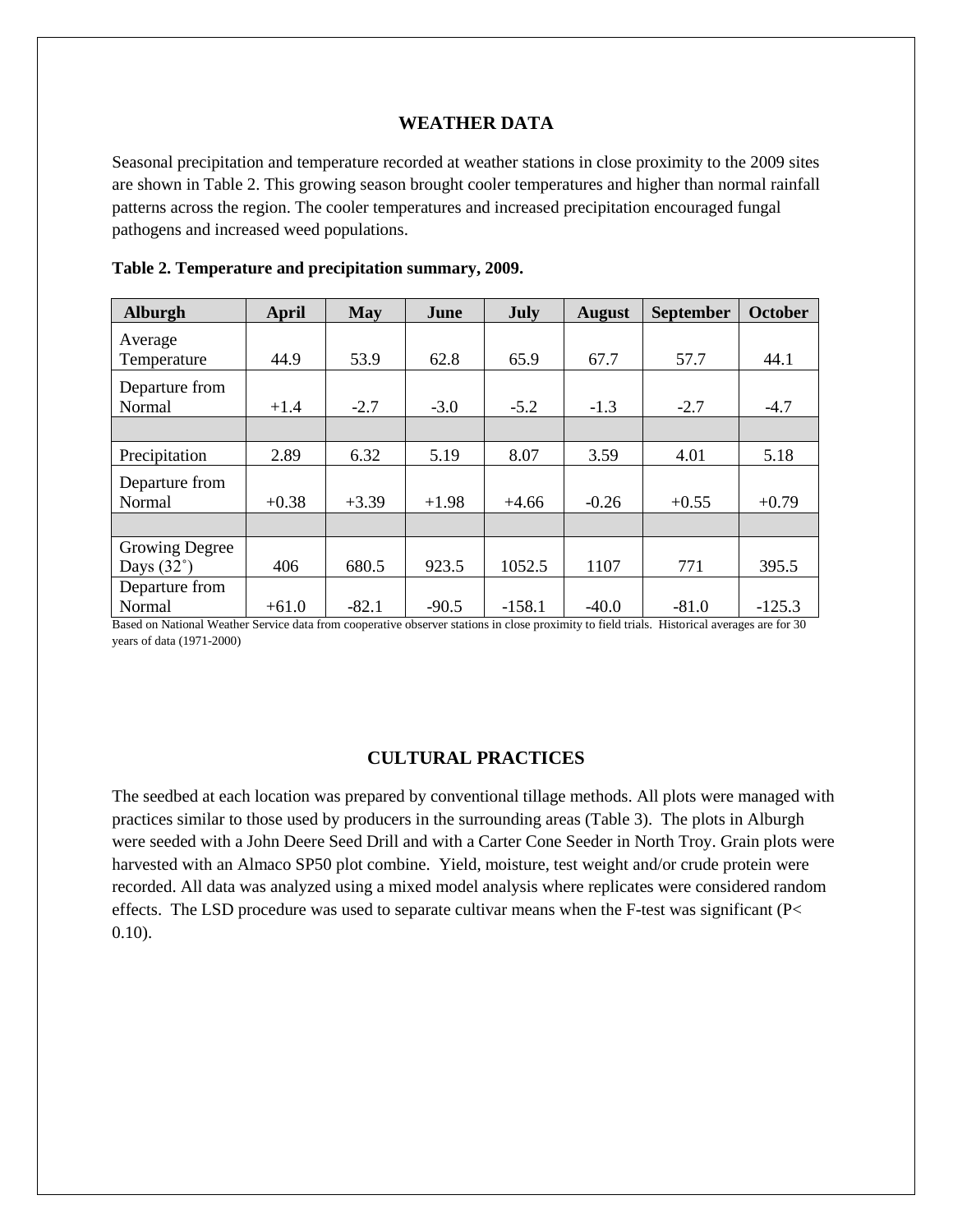**Table 3. General plot management of the wheat trials.**

| <b>Trial Information</b>  | <b>Winter wheat</b>    | <b>Spring wheat</b>    |
|---------------------------|------------------------|------------------------|
|                           | variety trial          | variety trial          |
| Location                  | Alburgh, VT            | Alburgh, VT            |
|                           | <b>Borderview Farm</b> | <b>Borderview Farm</b> |
|                           |                        |                        |
| Soil type                 | Silt loam              | Silt loam              |
| Previous crop             | Sweet corn             | Soybeans               |
| Plot size (ft.)           | 5x20                   | 5x20                   |
| <b>Seeding rate</b>       | 150 lbs/acre           | 161 lbs/acre           |
| <b>Replicates</b>         | 3                      | 3                      |
| <b>Planting date</b>      | $9-19-08$              | $4 - 16 - 09$          |
| <b>Harvest date</b>       | $7 - 21 - 09$          | $8-10-09$              |
| <b>Tillage operations</b> | <b>Fall Plow</b>       | <b>Spring Plow</b>     |

# **WINTER WHEAT RESULTS**

The highest yielding variety was Harvard at 4792 lbs ac<sup>-1</sup>, while Maxine had the lowest yield at 3035 lbs  $ac<sup>-1</sup>$  (Table 4, Figure 1). The winter wheat plots suffered minimal bird damage. The spring wheat harvested almost 3 weeks later was severely impacted by the birds. Plant height was significantly

different between varieties; the tallest was Borden at 54.5 inches and the shortest Harvard at 40.5 inches. Lodging was an issue in the Borden plots. We did not observe severe weed pressure in the winter wheat trial. Many of the plots were frost seeded with clover which reduced the weed populations (Image 2). The crude protein (CP) levels were significantly different between varieties. Zorro had the highest CP at 15.2% and Harvard





Image 1. Winter wheat prior to harvest

Image 2. Clover frost seeded into winter wheat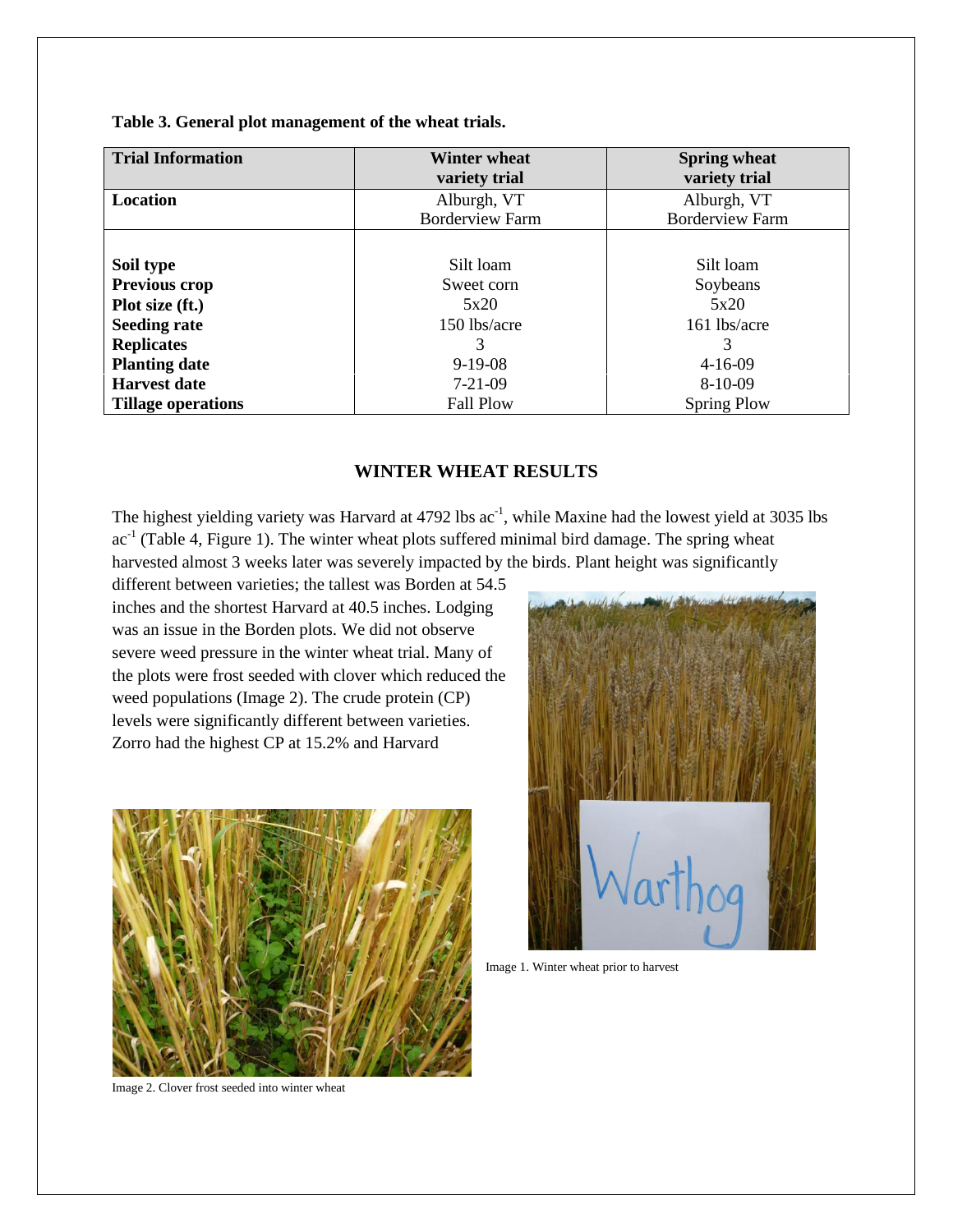had the lowest 12.7% CP. Harvard was the highest yielding but had the lowest protein level while Zorro had the highest crude protein level but was one of the lower yielding varieties. A correlation between grain quantity and quality has been documented throughout the literature.

| Variety            | <b>Plant Height</b> |           | Yield $\omega$ 13.5% Moisture | <b>Crude Protein</b> |
|--------------------|---------------------|-----------|-------------------------------|----------------------|
|                    | inches              | bu/acre   | lbs/acre                      | $\frac{0}{0}$        |
| Borden             | $54.5*$             | 58.1      | 3487                          | $14.9*$              |
| AC Morley          | $53.9*$             | 56.4      | 3387                          | 13.9                 |
| Harvard            | 40.5                | 79.9      | 4792                          | 12.7                 |
| Maxine             | 41.4                | 50.6      | 3035                          | 13.6                 |
| Warthog            | 42.4                | 58.1      | 3487                          | 13.7                 |
| AC Zorro           | 49.3                | 55.7      | 3342                          | $15.2*$              |
|                    |                     |           |                               |                      |
| <b>Trial Means</b> | 47.0                | 59.8      | 3588                          | 14.0                 |
| LSD(0.10)          | 3.70                | <b>NS</b> | <b>NS</b>                     | 0.8                  |

**Table 4. Wheat variety height, yield, and crude protein levels.** 

\* Wheat that did not perform significantly lower than the top performing variety in a particular column are indicated with an asterisk.

\*\* See text for further explanation.

NS - None of the varieties were significantly different from one another.



#### **Figure 1. Yields of winter wheat varieties**

**Hybrids with the same letter do not differ significantly in yield.**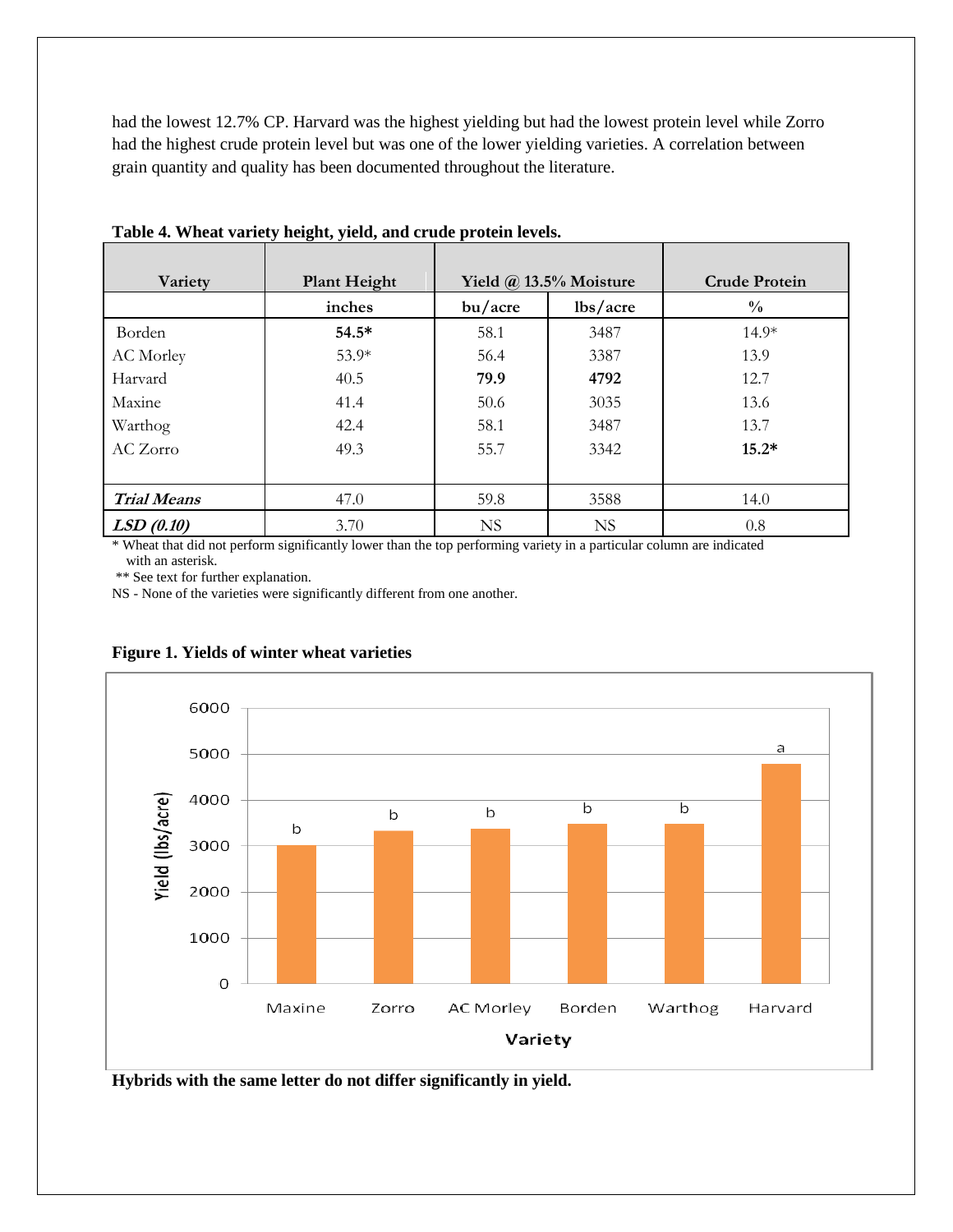## **SPRING WHEAT RESULTS**

HWS9258J was the highest yielding spring wheat variety at 4098.7 lbs ac<sup>-1</sup>while AC Walton was the

lowest with  $1426.1$  lbs  $ac^{-1}$ . The yields were significantly different (Table 5and Figure 2). There was a considerable amount of bird damage in the spring wheat trials. In the taller varieties (AC Brio & Walton) the birds, by landing on the wheat, would cause them to lodge. Wheat varieties with awns appeared to have advantage over varieties without awns. The Durum wheat, which was significantly shorter, suffered less bird damage but had higher weed pressure. The test weights of varieties were significantly different; Glenn wheat had the highest at  $62.0$  bu ac<sup>-1</sup>while the lowest was SD7006J. Both of the Durum wheat varieties, SD 7006J and Hallmark, had the lowest test weight values. There was no significant difference among varities in grain protein levels. We observed more plant disease in the spring wheat this season. Ergot and *Fusarium* Head Blight, *Fusarium graminearum (*sexual stage, *Gibberella zeae*) were found in all of the varieties, and Loose Smut, *Ustilago tritici,* was observed on the Glenn wheat (Image 3).  $\qquad \qquad$  Image 3. Loose smut infected head



|                   | Yield @        |          | <b>Test</b> | <b>Crude</b>   |
|-------------------|----------------|----------|-------------|----------------|
| <b>Variety</b>    | 13.5% moisture |          | weight      | <b>Protein</b> |
|                   | bu/acre        | lbs/acre | bu/acre     | $\frac{6}{6}$  |
|                   |                |          |             |                |
| <b>AC</b> Barrie  | 27.6           | 1654     | 59.7        | 18.4           |
| AC Brio           | 26.3           | 1577     | 59.9        | 17.6           |
| Glenn             | 32.5           | 1949     | $62.0*$     | 17.6           |
| <b>HWS9258J</b>   | 68.3*          | 4099*    | 59.2        | 16.4           |
| Hallmark          | 52.0           | 3120     | 57.6        | 17.2           |
| Norwell           | 38.6           | 2317     | $60.8*$     | 17.0           |
| Propel            | 35.8           | 2148     | $60.8*$     | 17.8           |
| SD7006J           | 31.6           | 1898     | 55.7        | 17.8           |
| Sable             | $62.6*$        | 3754*    | 60.0        | 18.8           |
| Steele            | 51.3           | 3076     | $62.0*$     | 17.7           |
| Walton            | 23.8           | 1426     | 58.9        | 16.9           |
|                   |                |          |             |                |
| <b>Trial Mean</b> | 40.9           | 2456     | 59.7        | 17.6           |
| LSD(0.10)         | 12.7           | 764      | 1.84        | <b>NS</b>      |

## **Table 5. Yield, test weight, and protein of spring wheat varieties.**

Wheat that did not perform significantly lower than the top performing variety in a particular column are indicated with an asterisk.

NS - None of the varieties were significantly different from one another.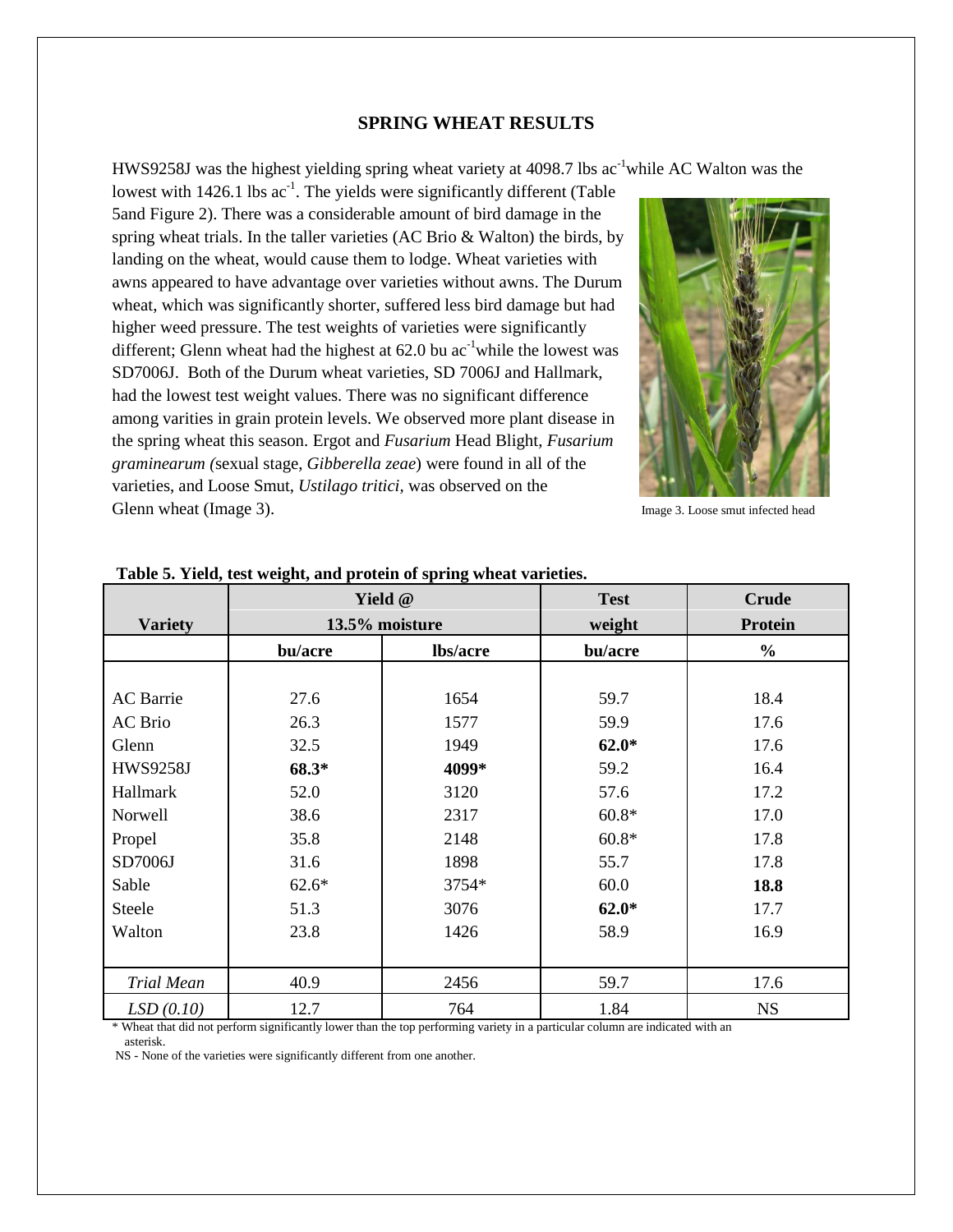

**Hybrids with the same letter do not differ significantly in yield.** 

# **Heirloom Wheat Variety Trial**

The heirloom wheat project began in 2007; its primary purpose is to evaluated heirloom wheat varieties to determine if any will thrive in Vermont's climate. Heirloom wheat can bring a premium because of its superior taste. Many farmers are interested in determining what heirlooms are viable for Vermont growing conditions. Through this project three Vermont varieties are being reintroduced into the state; Defiance, Champlain, and Surprise were developed by Vermont Plant Breeder Cyrus Pringle at the turn of the twentieth century. In addition to the heirloom varieties, AC Barrie, a modern spring wheat variety commonly grown in the northeast, was seeded as a comparison.

The experimental design for the heirloom wheat variety trial was a completely randomized design. Each variety had anywhere between two and thirteen replicates depending on the available quantity of seed. Wheat varieties trialed are listed in table 6.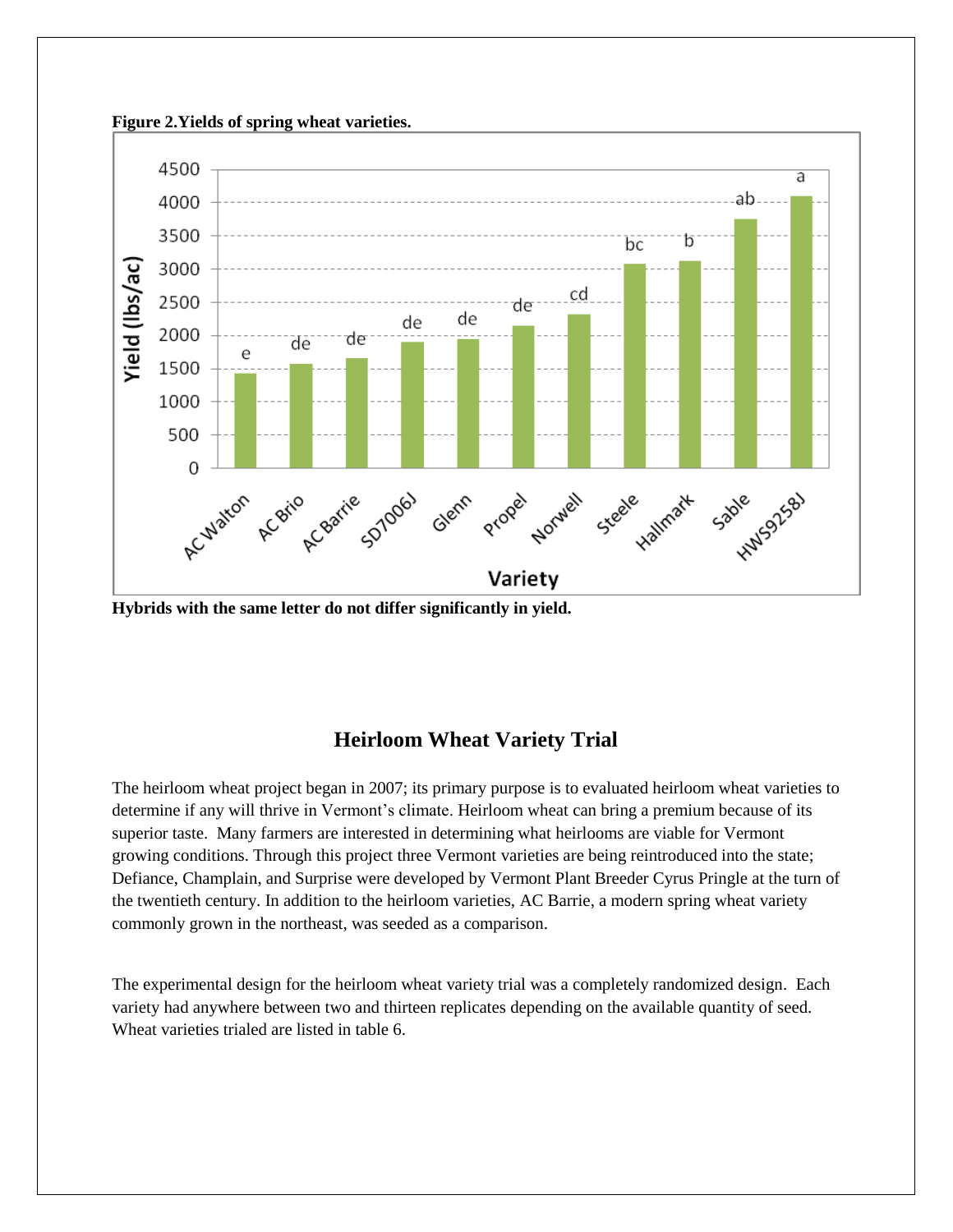| <b>Developed</b> | Pedigree                          | <b>Release</b><br><b>Date</b> | <b>Species</b>         |                  |
|------------------|-----------------------------------|-------------------------------|------------------------|------------------|
|                  |                                   |                               | Variety<br><b>Type</b> |                  |
|                  |                                   |                               |                        |                  |
| Sask. Canada     | Neepawa/Columbus//BW90            | 1996                          | Hard Red               | <b>AC</b> Barrie |
| <b>ND</b>        | Marquis/Kota                      | 1926                          | Hard Red               | Ceres 05         |
| <b>VT</b>        | <b>Black Sea/Golden Drop</b>      | 1870                          | Hard Red               | Champlain        |
| <b>VT</b>        | Golden Drop/White Hamburg         | 1878                          | Hard Red               | Defiance         |
| <b>SD</b>        | Yaroslav emmer / Marquis          | 1927                          | Hard Red<br>Hope       |                  |
|                  | Marquis/Kota; Sister selection of |                               |                        |                  |
| <b>ND</b>        | Ceres                             | 1930                          | Hard Red               | Komar            |
| Leningrad, Rus.  |                                   | 1916                          | Hard Red               | Ladoga           |
| Ont. Canada      | Hard Red Calcutta/ Red Fife       | 1910                          | Hard Red               | Marquis          |
| <b>ND</b>        | Mercury//Ceres/Double Cross       | 1944                          | Hard Red               | Mida 05          |
| <b>ND</b>        | Mercury//Ceres/Double Cross       | 1944                          | Hard Red               | Mida 06          |
| Sask. Canada     | Selection from field of Bobs      | 1926                          | Hard Red               | Red Bobs         |
| <b>OR</b>        | Kanred/Marquis                    | 1926                          | Hard Red               | Reliance         |
| <b>WA</b>        | <i>*</i> Too many to list         | 1998                          | Hard Red               | Scarlet          |
| <b>WA</b>        |                                   |                               | Hard Red               | Spinkota         |
| Sask. Canada     | Selection from Red Bobs           | 1922                          | Hard Red               | Supreme          |
| VT               | Chile Club/Michigan Club          | 1909                          | Hard Red               | Surprise         |
| <b>MN</b>        | Marquis/Ilumillo//Marquis/Kanred  | 1934                          | Hard Red               | Thatcher         |

**Table 6. Varietal information on the heirloom spring wheat.**

# **WEATHER DATA**

Seasonal precipitation and temperature recorded at weather stations in close proximity to the 2009 sites are shown in Table 7. This growing season brought cooler temperatures and higher than normal rainfall patterns across the region. The cooler temperatures and increased precipitation encouraged fungal pathogens and increased weed populations.

| <b>North Troy</b>                                                                                                                                                                                                                                                                                                                            | <b>April</b>                               | <b>May</b> | $\mathbf{v}$<br>June                                                                                                        | July     | <b>August</b>                                                                                                             | <b>September</b> | <b>October</b> |
|----------------------------------------------------------------------------------------------------------------------------------------------------------------------------------------------------------------------------------------------------------------------------------------------------------------------------------------------|--------------------------------------------|------------|-----------------------------------------------------------------------------------------------------------------------------|----------|---------------------------------------------------------------------------------------------------------------------------|------------------|----------------|
| Average                                                                                                                                                                                                                                                                                                                                      |                                            |            |                                                                                                                             |          |                                                                                                                           |                  |                |
| Temperature                                                                                                                                                                                                                                                                                                                                  | 42.8                                       | 51.9       | 60.5                                                                                                                        | 64.9     | 66.8                                                                                                                      | 56.1             | 41.8           |
| Departure from                                                                                                                                                                                                                                                                                                                               |                                            |            |                                                                                                                             |          |                                                                                                                           |                  |                |
| Normal                                                                                                                                                                                                                                                                                                                                       | $\boldsymbol{0}$                           | $-4.2$     | $-4.1$                                                                                                                      | $-4.0$   | $\theta$                                                                                                                  | $-2.1$           | $-5.2$         |
|                                                                                                                                                                                                                                                                                                                                              |                                            |            |                                                                                                                             |          |                                                                                                                           |                  |                |
| Precipitation                                                                                                                                                                                                                                                                                                                                | 1.63                                       | 4.39       | 5.72                                                                                                                        | 6.12     | 3.88                                                                                                                      | 2.41             | 3.19           |
| Departure from                                                                                                                                                                                                                                                                                                                               |                                            |            |                                                                                                                             |          |                                                                                                                           |                  |                |
| Normal                                                                                                                                                                                                                                                                                                                                       | $-1.3$                                     | $+0.72$    | $+1.87$                                                                                                                     | $+1.54$  | $-0.3$                                                                                                                    | $-1.35$          | $-0.26$        |
|                                                                                                                                                                                                                                                                                                                                              |                                            |            |                                                                                                                             |          |                                                                                                                           |                  |                |
| <b>Growing Degree</b>                                                                                                                                                                                                                                                                                                                        |                                            |            |                                                                                                                             |          |                                                                                                                           |                  |                |
| Days $(32^\circ)$                                                                                                                                                                                                                                                                                                                            | 374.5                                      | 622.5      | 856.0                                                                                                                       | 1023     | 1073                                                                                                                      | 724              | 341            |
| Departure from                                                                                                                                                                                                                                                                                                                               |                                            |            |                                                                                                                             |          |                                                                                                                           |                  |                |
| Normal<br>$\mathbf{D}$ $\mathbf{I}$ $\mathbf{M}$ $\mathbf{M}$ $\mathbf{I}$ $\mathbf{M}$ $\mathbf{I}$ $\mathbf{M}$ $\mathbf{I}$ $\mathbf{M}$ $\mathbf{I}$ $\mathbf{M}$ $\mathbf{I}$ $\mathbf{M}$ $\mathbf{I}$ $\mathbf{M}$ $\mathbf{I}$ $\mathbf{M}$ $\mathbf{I}$ $\mathbf{M}$ $\mathbf{I}$ $\mathbf{M}$ $\mathbf{I}$ $\mathbf{M}$ $\mathbf{$ | $+41.5$<br>$\cdot$ $\cdot$ $\cdot$ $\cdot$ | $-124.6$   | $-122.0$<br>the contract of the contract of the contract of the contract of the contract of the contract of the contract of | $-119.4$ | $-5.8$<br>the contract of the contract of the contract of the contract of the contract of the contract of the contract of | $-60.5$          | $-124.0$       |

**Table 7. Temperature and precipitation summary, 2009.**

Based on National Weather Service data from cooperative observer stations in close proximity to field trials. Historical averages are for 30 years of data (1971-2000)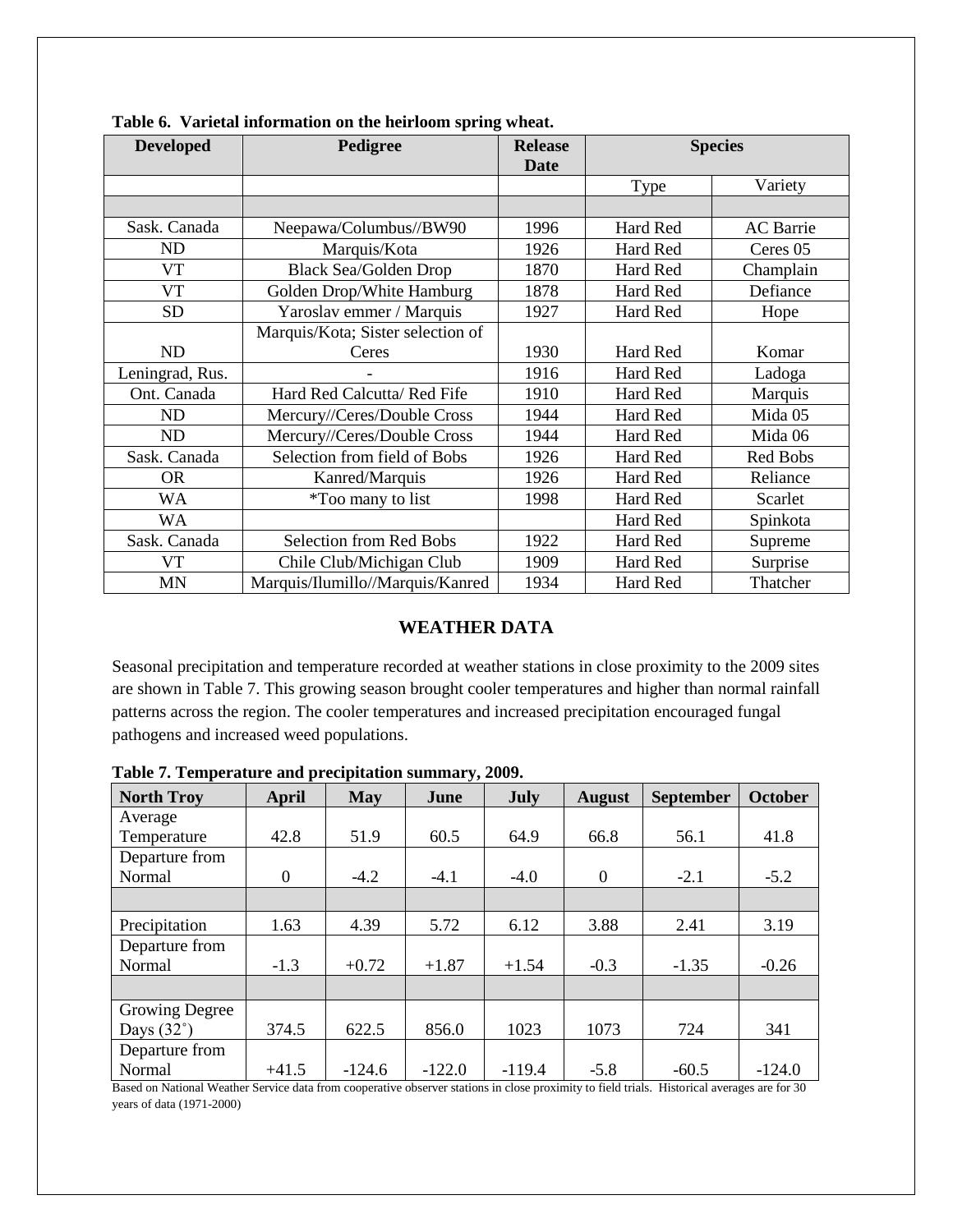# **CULTURAL PRACTICES**

The seedbed was prepared by conventional tillage methods. All plots were managed with practices similar to those used by producers in the surrounding areas (Table 8). The plots were seeded with a Carter Cone Seeder. Grain plots were harvested with an Almaco SP50 plot combine. Plot yield and moisture were recorded. Yield per acre of the heirloom varieties was determined based on averaging replicate data. A statistical analysis was not performed on the data.

| <b>Trial Information</b> | <b>Heirloom</b> wheat   |  |  |
|--------------------------|-------------------------|--|--|
|                          | variety trial           |  |  |
| Location                 | North Troy, VT          |  |  |
|                          | <b>Butterworks Farm</b> |  |  |
|                          |                         |  |  |
| Soil type                | Sandy loam              |  |  |
| <b>Previous crop</b>     | Soybeans                |  |  |
| Plot size (ft.)          | 5x20                    |  |  |
| <b>Seeding rate</b>      | $100$ lbs/acre          |  |  |
| <b>Replicates</b>        | variable                |  |  |
| <b>Planting date</b>     | $4 - 15 - 09$           |  |  |
| <b>Harvest date</b>      | 8-18-09                 |  |  |
| Tillage operations       | <b>Spring Plow</b>      |  |  |

**Table 8. General plot management of the heirloom wheat trials.**

The highest average yield was Surprise with 1611.8 lbs ac<sup>-1</sup>while AC Norwell was the lowest yielding at  $680.6$  lbs  $ac^{-1}$  (Table 7). Weeds, especially Wild Mustard, severely impacted plots at this site. The weeds

were so prolific that it was necessary to hand weed the trial area three times throughout the season. The most prevalent plant disease found at the North Troy site was *Fusarium* Head Blight (Image 5). Bird damage was not an issue at this location.



Image 4. Heirloom plots differing in height and awns.